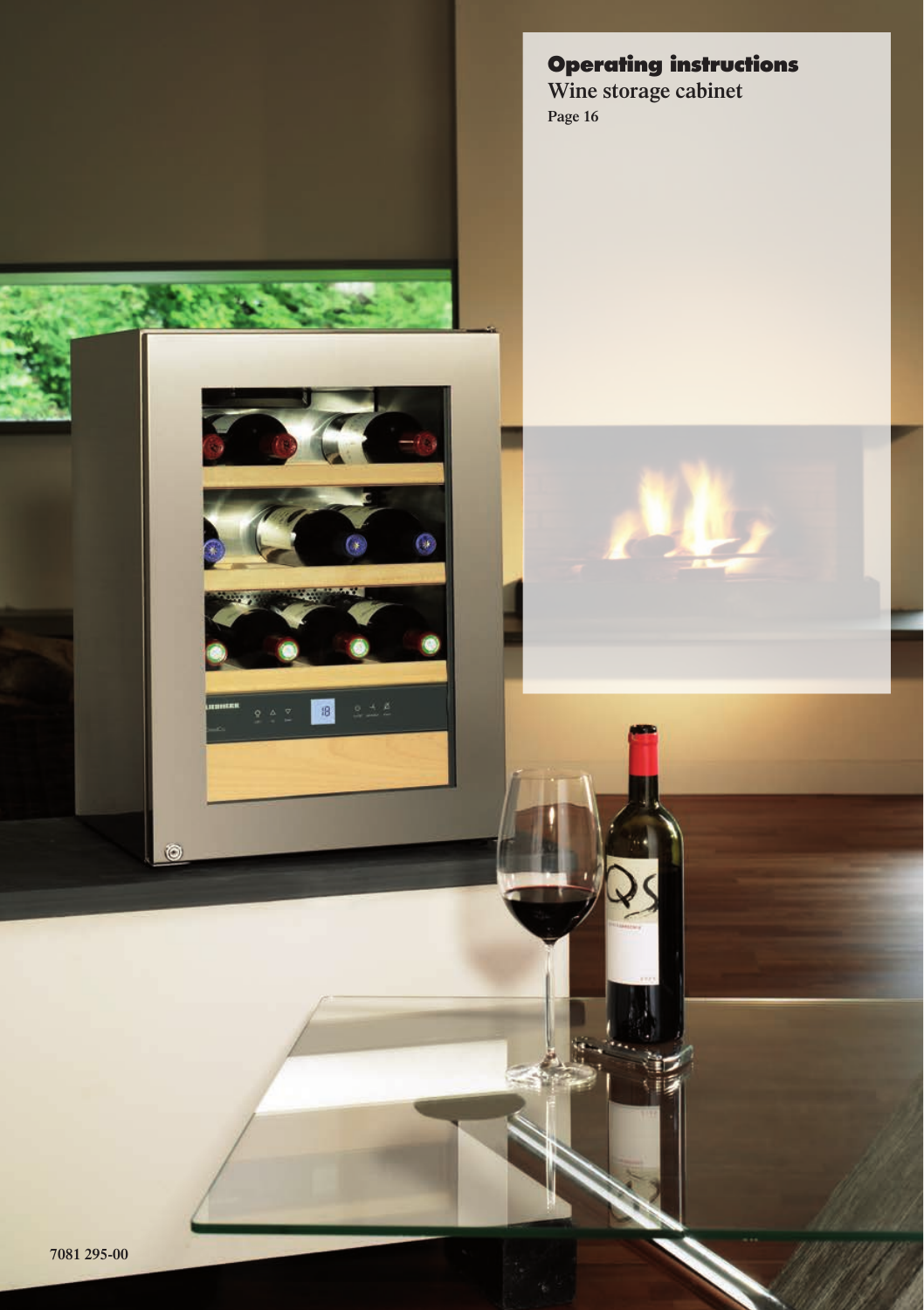## **Many thanks for your trust.**

**Congratulations on your purchase of this wine storage cabinet. In buying this product, which is distinguished by its perfect user-friendliness, impeccable reliability and high quality, you have chosen a top class appliance. We wish you a lot of pleasure with your new wine storage cabinet - and a lot of enjoyment from your wines.**

### **The fewer the grapes produced in an area, the better the wine.**

**Poor, well-drained soils are best for good wines. The properties of the soil influence the vitality of the vine, which in turn affects the quality of the grape. Climate is another factor that is important for wine. Because light and air humidity are important for the development of the flavour of the wine.**

### **The right environment for your wines.**

**A vine is an extremely sensitive plant. From the time it is planted to its maturing period and the time the grapes are harvested and the wine is made, it is dependent on three factors: light, air humidity and ambient temperature. This sensitivity continues even once the wine is bottled. To allow the flavour of the wine to fully develop or to preserve the excellent aroma, the wine has to be stored perfectly - and your wine storage cabinet offers the best conditions for this.**

### **EPREL database**

**As from 1 March 2021, information about energy labelling and ecodesign requirements will be available in the European product database (EPREL). You can access the product database using the following link: https://eprel.ec.europa.eu/. You will be asked to enter the model identifier. You will find the model identifier on the type plate.**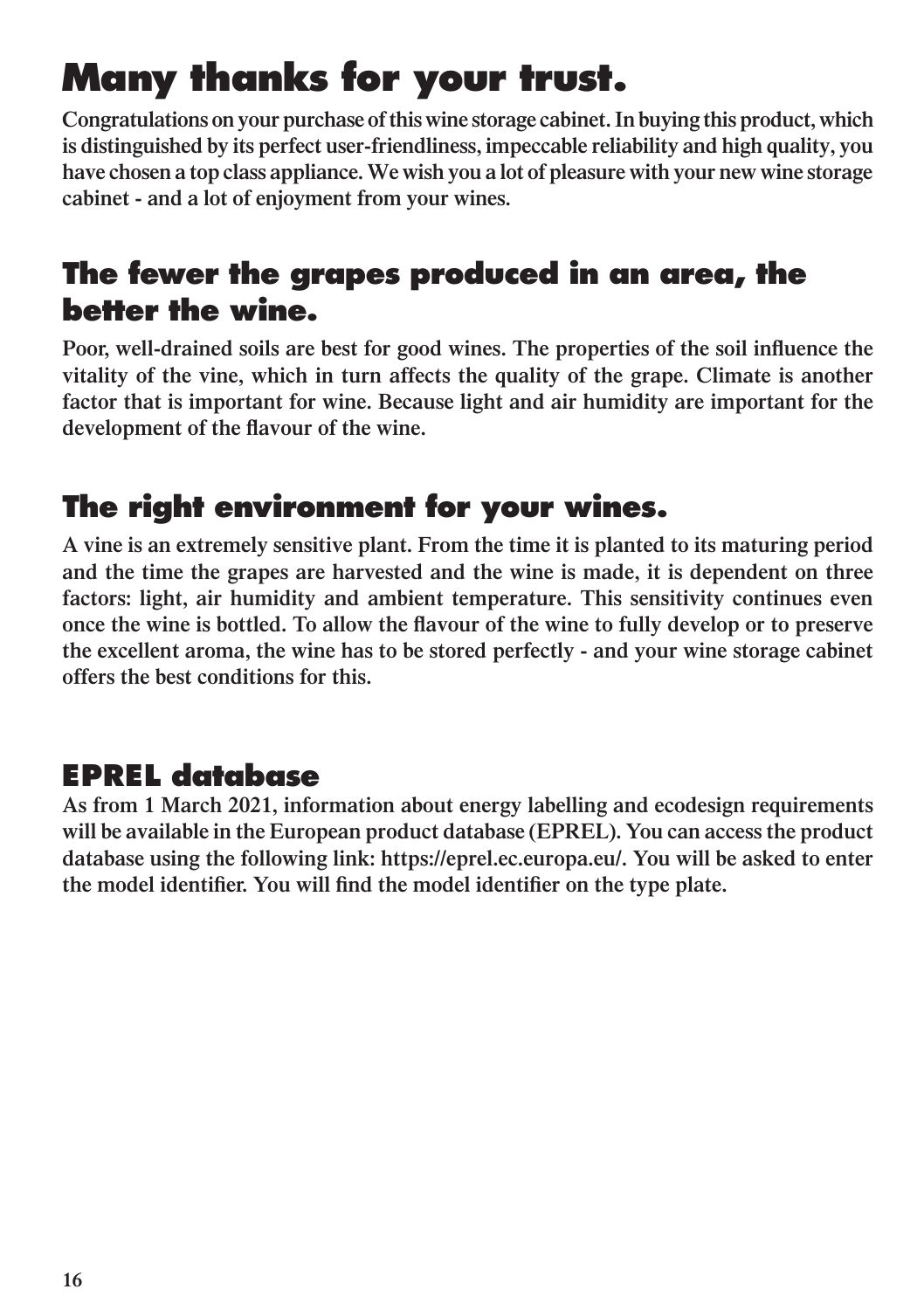#### **Contents**

#### **Description of appliance and equipment**



**Page**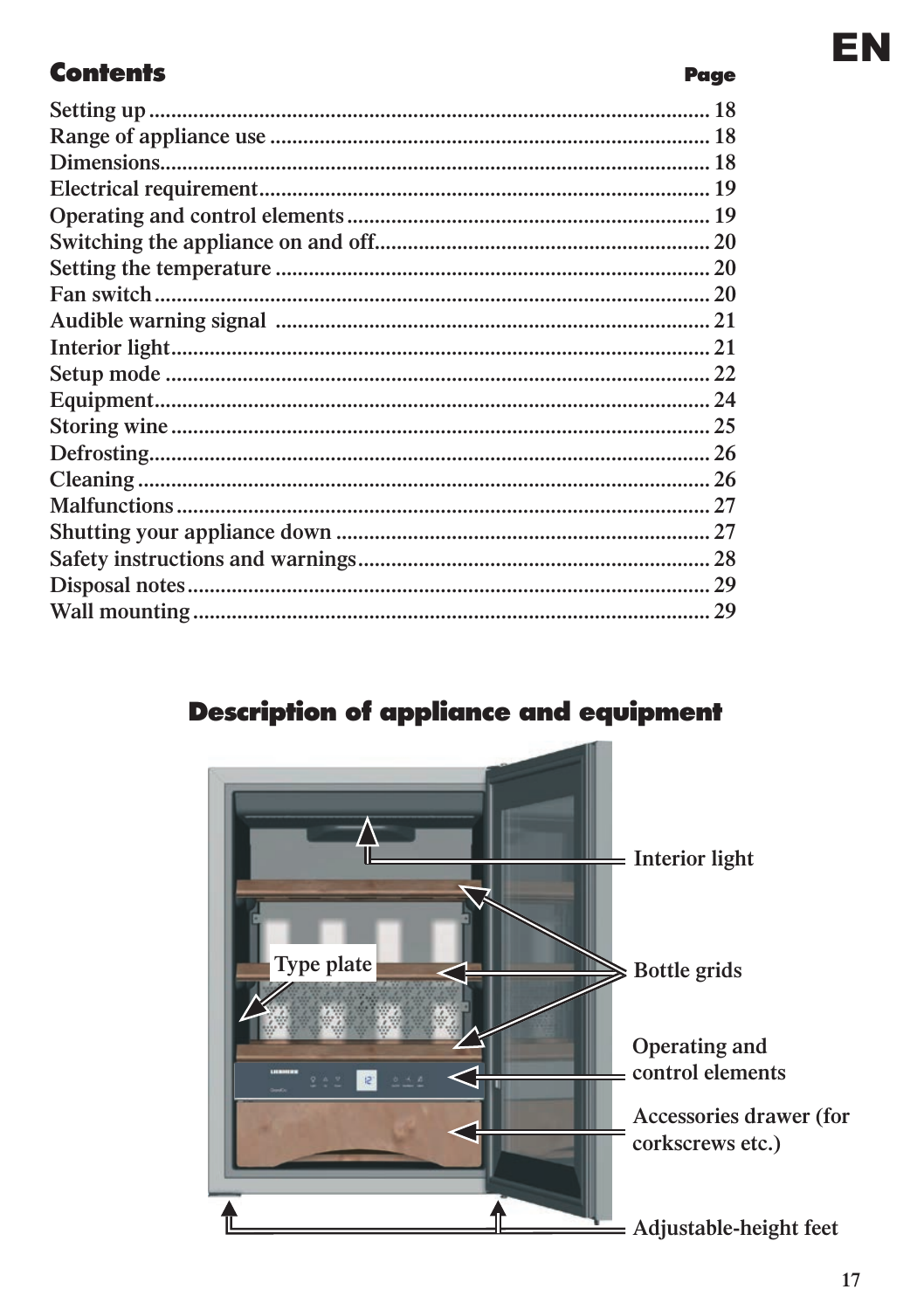### **Setting up**

- **• Avoid locating the appliance in direct sunlight or near heat sources such as an oven or a radiator.**
- **• The floor should be level and even. You can compensate for an uneven floor by adjusting the adjustable feet.**
- **• Please make sure the appliance is properly ventilated. The ventilation slots must not be covered!**
- **• Standard EN 378 specifies that the room in which you install your appliance must have a volume of 1 m3 per 8 g of R 600a refrigerant used in the appliance, so as to avoid the formation of inflammable gas/air mixtures in the room where the appliance is located in the event of a leak in the refrigerant circuit. The quantity of refrigerant used in your appliance is indicated on the type plate on the inside of the appliance.**
- **• The appliance is set to operate within specific ambient temperature limits according to its climate rating. These temperature limits should not be exceeded.**  The appliance has the following climate rating:  $SN = +10^{\circ}C$  to  $+32^{\circ}C$ .
- **• When installing two appliances next to each other, always leave a gap of 50 mm to prevent condensation forming in the gap.**

#### **Range of appliance use Dimensions**

**The appliance is suited only for storing wine.** 

**The appliance is not suited for storing and cooling pharmaceuticals, blood plasma, laboratory preparations or similar substances and products subject to the Medical Devices Directive 2007/47/EC.** 

**Any misuse of the appliance may result in damage to or spoilage of the stored goods.** 

**Furthermore, the appliance is unsuited for use in areas exposed to an explosion hazard.**



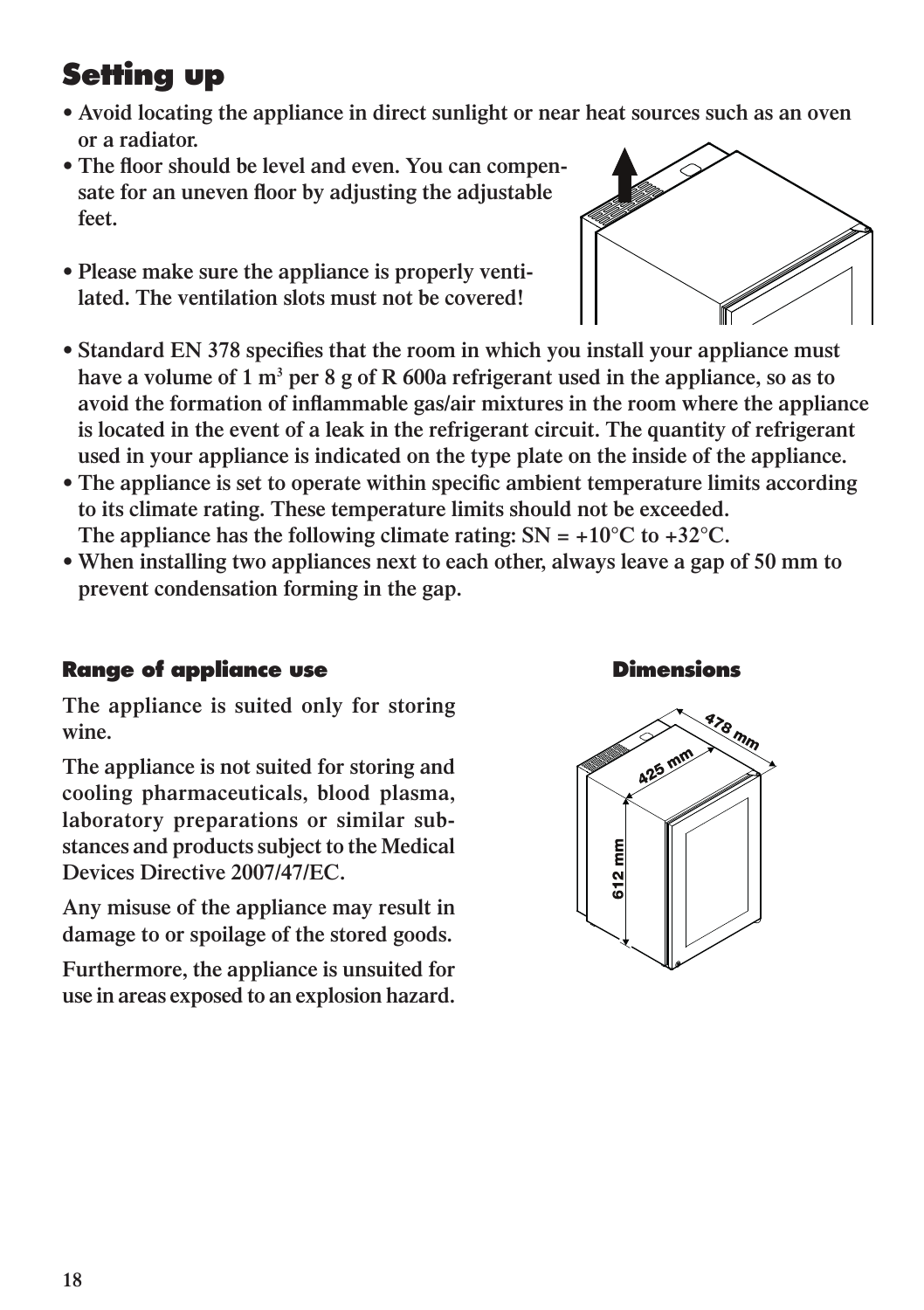### **Electrical connection**

**Only operate the appliance with alternating current (AC). The permissible voltage and frequency are indicated on the type plate.**

**The socket must be properly earthed and protected by a fuse. The tripping current of the fuse must be between 10 A and 16 A.**

#### **The socket must not be situated behind the appliance and must be easily accessible.**

**Do not connect the appliance using an extension cable or extension socket.**

**Do not use stand-alone inverters (conversion of direct current to alternating/three-phase current) or energy-saving plugs. Risk of damage to the electronic control system!**

### **Operating and control elements**

**The electronic control panel has the new "touch capacitance technology". Any function can be activated by a fingertip touching the corresponding icon.**



#### **Operating elements**

- **Appliance ON/OFF**
- **Temperature setting buttons**
- **Interior light ON/OFF**
- **Mute alarm**
- **Fan ON/OFF**
- **Temperature display**

#### **Control elements**

- **Interior light ON symbol**
- **Alarm symbol**
- **Child lock activated symbol**
- **Fan ON symbol**

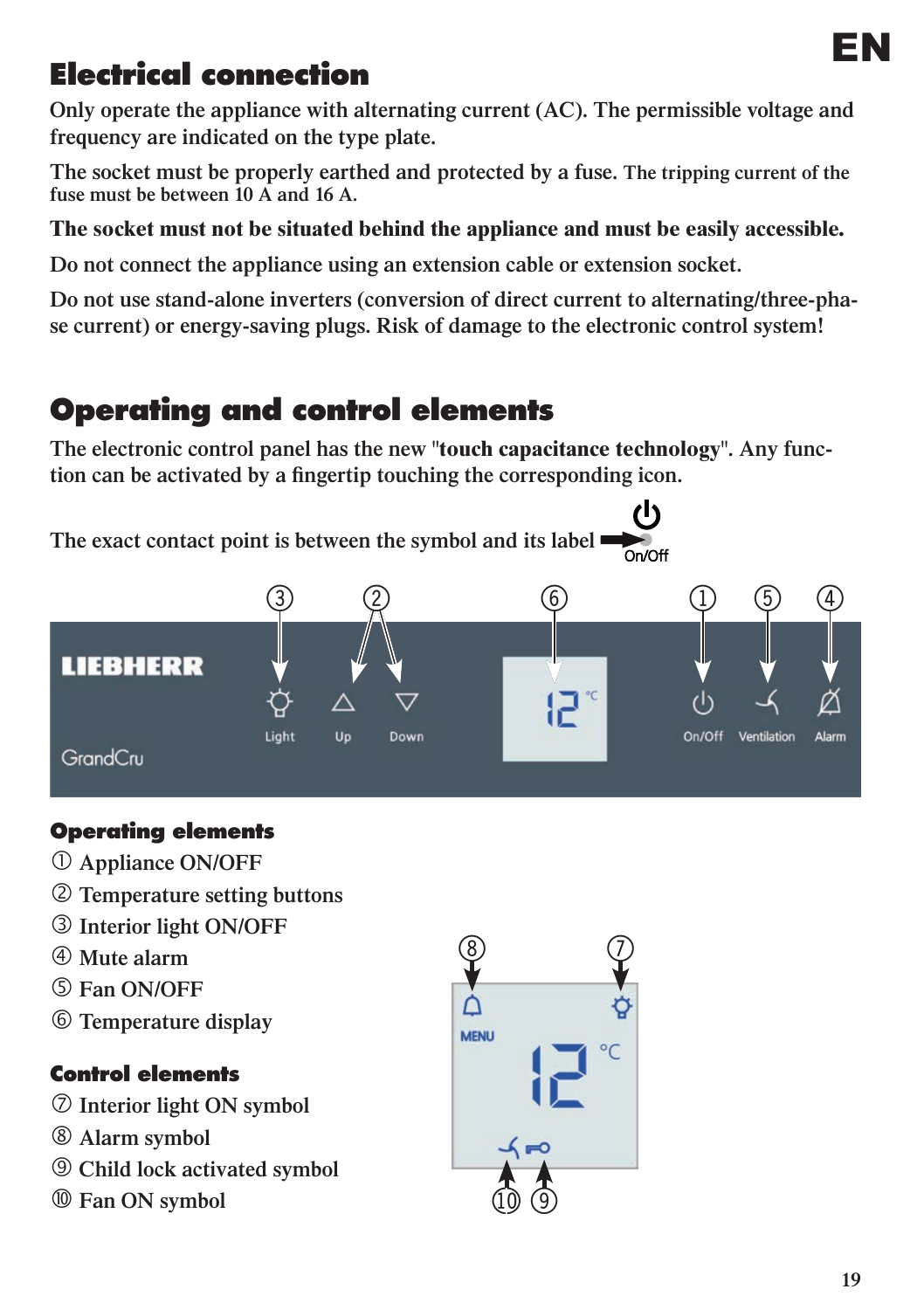### **Switching the appliance on an off**

**Switching on: Press the On/Off button so that the temperature display lights up.**

**Switching off: Press the On/Off button for approx. 3 seconds so that the temperature display goes out.**

### **Setting the temperature**

**To reduce the temperature: Press the Down button.**

**To increase the temperature: Press the Up button.**

- **While you are entering the temperature, the set temperature will flash on the display.**
- **You can change the settings in increments of 1°C briefly pressing the button again.**
- **The electronic controls will switch over automatically about 5 seconds after the last time you pressed the button, and the actual temperature will be displayed.**

**The temperature can be set between +5°C and +20°C.**

### **Fan switch**

**Thereby a climate which corresponds to that of a wine cellar is achieved inside the appliance. Corks are prevented from drying out due to an increased level of humidity.** 

**Switching on: Press the Ventilation button.**  The **√** symbol will light up.

**Switching off: Press the Ventilation button again. The symbol will go out.**





On/Off

Ventilation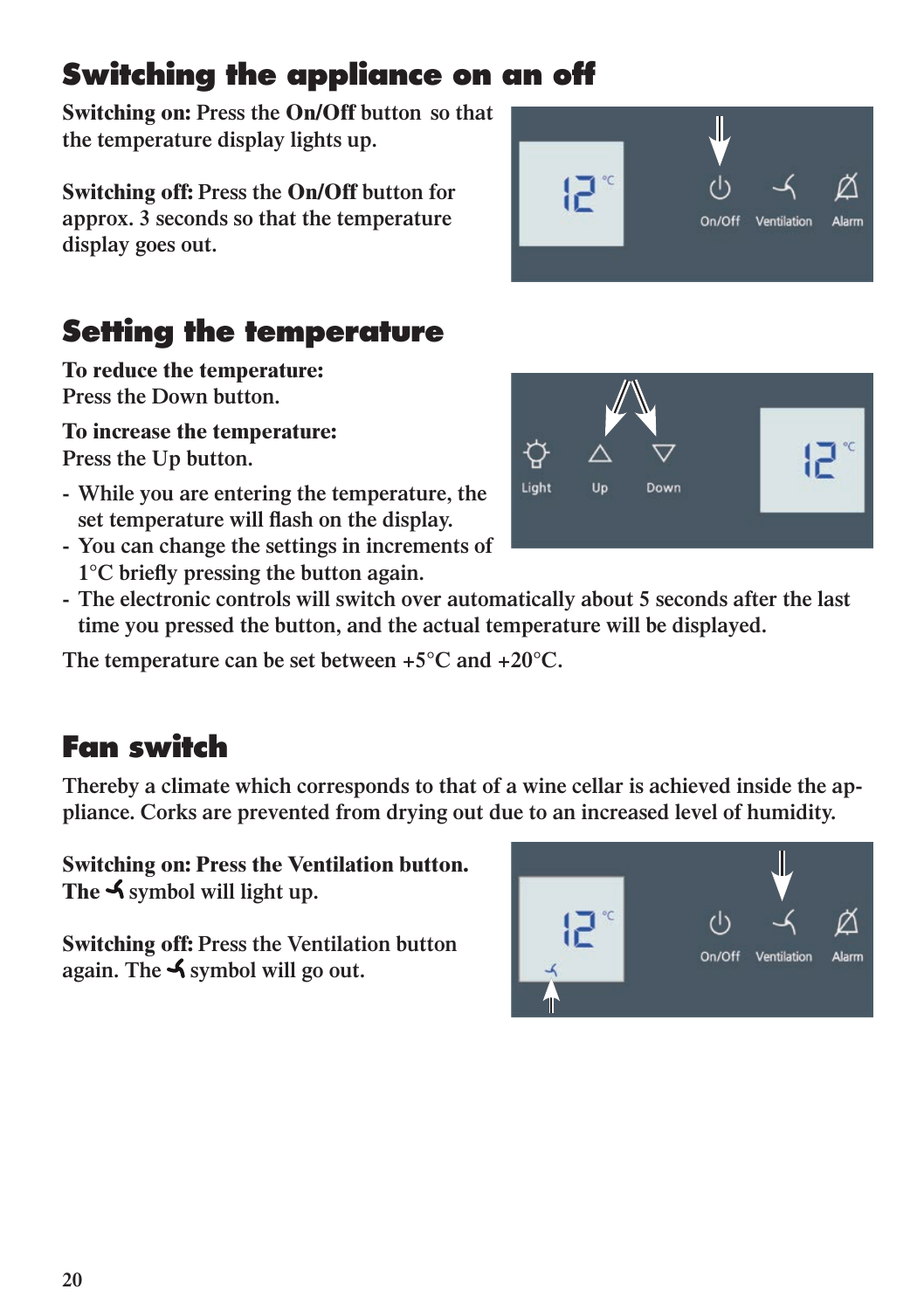**21**

ö

### **Audible warning signal**

**The audible warning signal helps to protect your wines against excessive temperatures fluctuations.**

**It sounds when the door has been left open for longer than 60 seconds.**

**It sounds when the interior gets too warm or too cold. The temperature display will also**  flash. The symbol  $\bigcap$  lights up.

**The audible warning device is switched off by pressing the Alarm button.** 

**The temperature display will continue to flash until the cause of the alarm has been rectified.** 

### **Interior light**

**The interior light is fitted on the inside at the top.**

**The interior lighti can be switched on and off using the Light button.**

The  $\overline{Q}$  symbol lights up when the light is **switched on.**

**Caution - class 1M laser radiation. When cover is removed, do not look directly at light through optical instruments.** 

**The interior lighting may only be replaced by the customer service technician or by competent skilled personnel!**

**Furthermore, the brightness of the lighting can be adjusted.**

**Press and hold the Light button and at the same time press the temperature setting buttons to increase or decrease the brightness.** 

| $Down = darker$ |
|-----------------|
| $Up = brighter$ |

| Lighting                                                                                                                                           |             |  |
|----------------------------------------------------------------------------------------------------------------------------------------------------|-------------|--|
| Class <sup>1</sup>                                                                                                                                 | Lightsource |  |
| This product contains a light source that meets energy efficiency rating G   LED                                                                   |             |  |
| <sup>1</sup> The appliance may contain light sources with different energy efficiency classes. The lowest<br>energy efficiency class is indicated. |             |  |

Light

**Up** 

Down



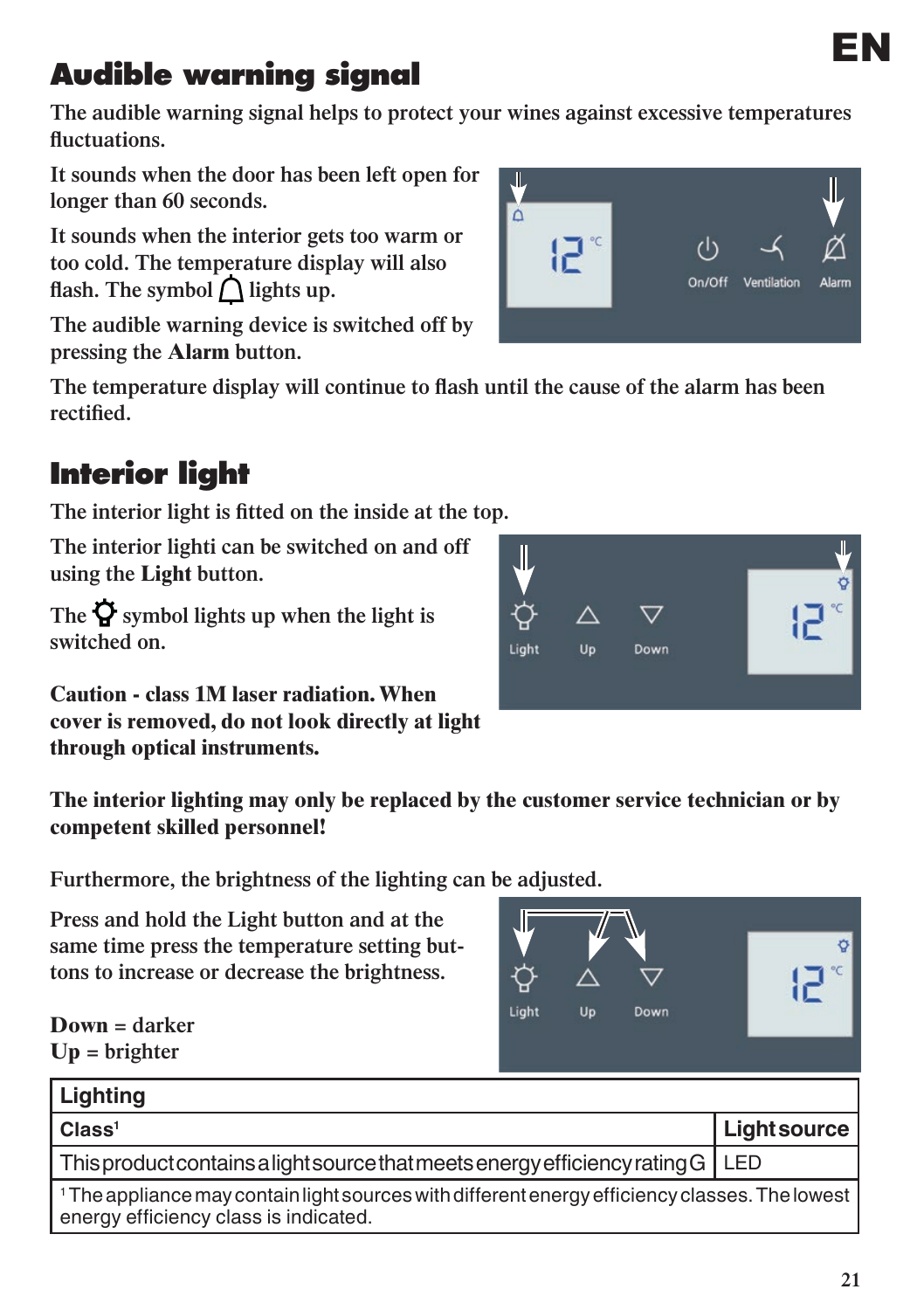### **Setup mode**

**The following functions can be activated in setup mode:**

**= Child lock**

**= Display brightness**

### $C =$  Child lock

**The child lock is designed to protect the appliance from being switched off accidentally.**

#### **Activating the child lock**

- Activate setup mode by pressing the  $\frac{1}{2}$  button for 5 seconds.
- The display reads  $\longrightarrow$
- Press the **6** button.
- **The display reads**
- Press the **4** button again.
- **The**  $\blacksquare$  symbol will light up to indicate that the child lock is activated.
- Exit setup mode by pressing the  $\circledcirc$  button.

#### **Deactivating the child lock**

- Activate setup mode by pressing the **4** button for 5 seconds.
- The display reads **Fig. 2.1.** • Press the  $\frac{1}{\sqrt{2}}$  button. - The display reads **- All the Set of Set of Set of Set of Set of Set of Set of Set of Set of Set of Set of Set of Set of Set of Set of Set of Set of Set of Set of Set of Set of Set of Set of Set of Set of Set of Set of Se**
- Press the  $\frac{1}{\sqrt{\frac{1}{\text{Perilation}}}}$  button again.
- **The**  $\blacksquare$  symbol will go out, indicating that the child lock is deactivated.
- Exit setup mode by pressing the  $\frac{0}{2}$  button.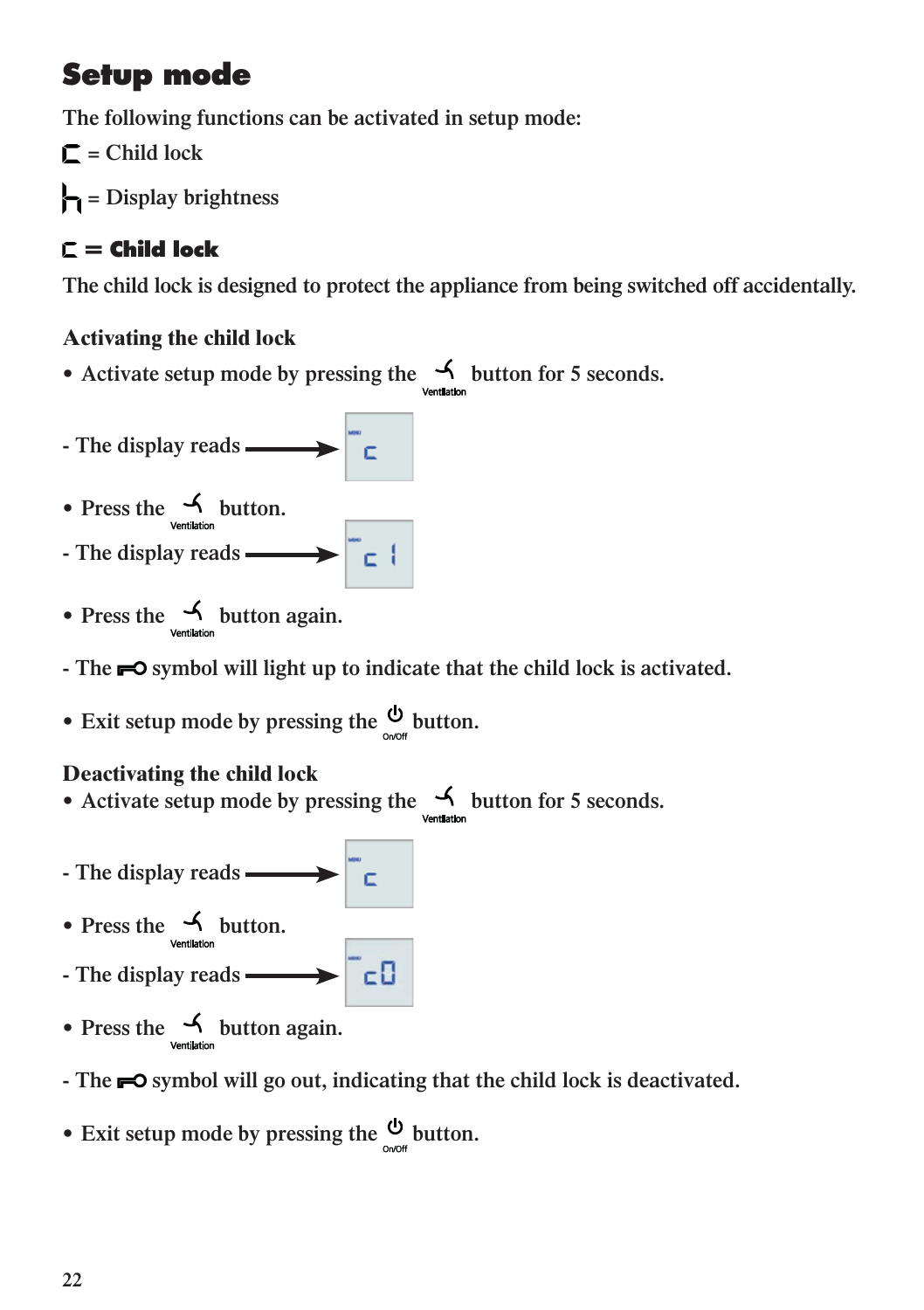### **= Display brightness**

**Adjusting the display brightness**

- Activate setup mode by pressing the **4** button for 5 seconds.
- Press the  $\sum_{n=1}^{\infty}$  button until **h** appears in the display.

Press the  $\frac{1}{\sqrt{\frac{1}{\text{Vertidition}}}}$  button.

- The display reads  **ALLANG**
- Press the  $\frac{\Delta}{\Delta}$  **v** buttons and set the brightness between

 $h \theta$  = minimum and  $h = \text{maximum}$ .

- When you reach the desired level, press the  $\frac{1}{2}$  button.
- Exit setup mode by pressing the  $\mathcal{Q}_{\text{b}}$  button.
- **• Close the door. The new setting will activate after about 1 minute.**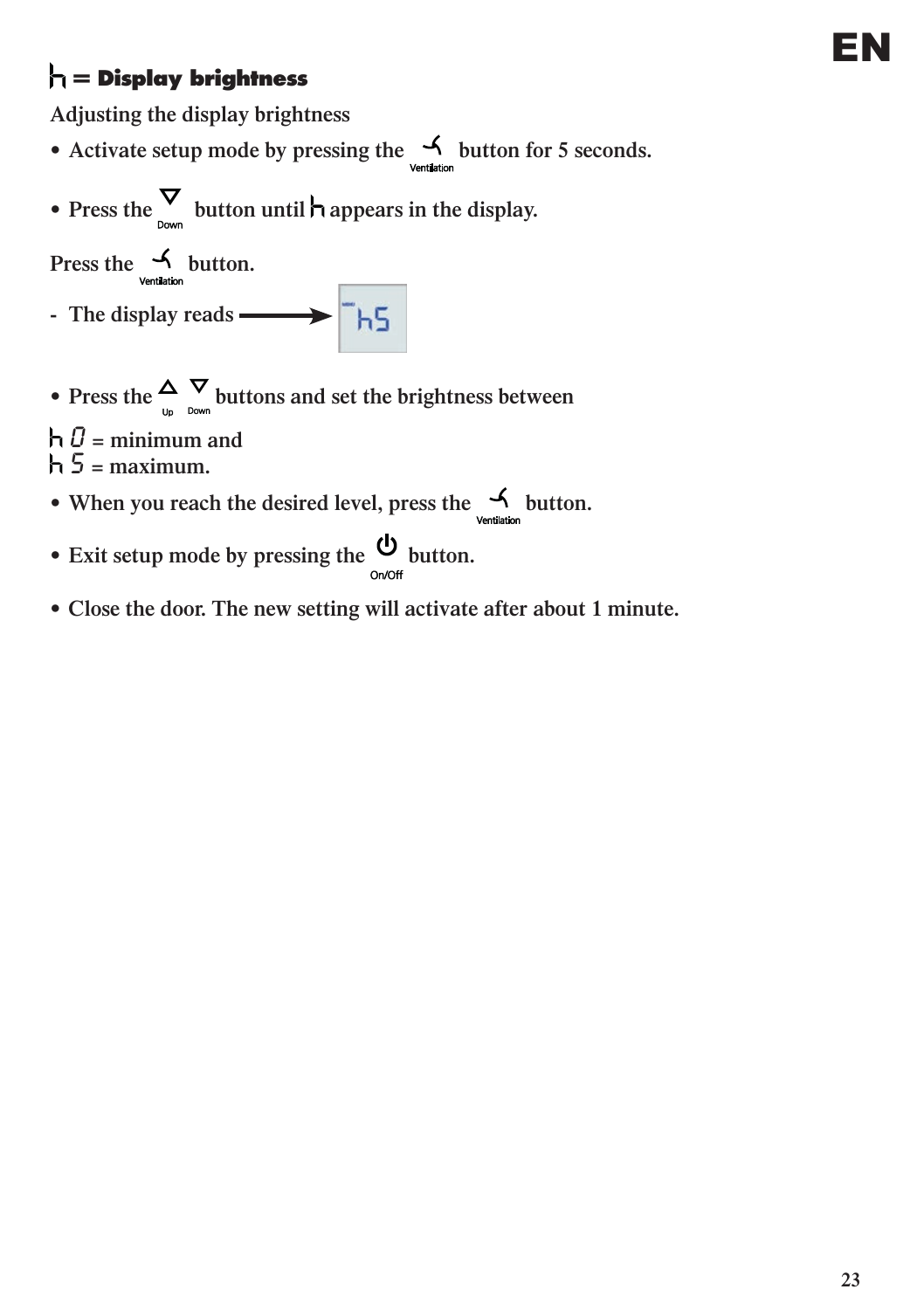### **Equipment**

#### **Wooden shelves**

**The shelves are designed for the horizontal storage of wine bottles. This prevents the corks from drying out.**

#### **Accessories drawer**

**Accessories such as corkscrews etc. can be kept in the bottom drawer.**

**The shelves and drawer can be removed by simply pulling them towards you. To do this, the door must be open at least 90°.**



#### **Air exchange with activated charcoal filter**

**The way in which wines continue to mature depends on the ambient conditions. The quality of the air is therefore decisive for preserving the wine.**

**To guarantee optimum air throughput, the appliance is fitted with an activated charcoal filter at the top of the rear wall.** 

We recommend that you replace the illustrated filter once a year. Filters can be ob**tained from your dealer.** 

#### **Changing the filter:**

**The filter can be removed by depressing the recesses on the left and right with a small screwdriver.**

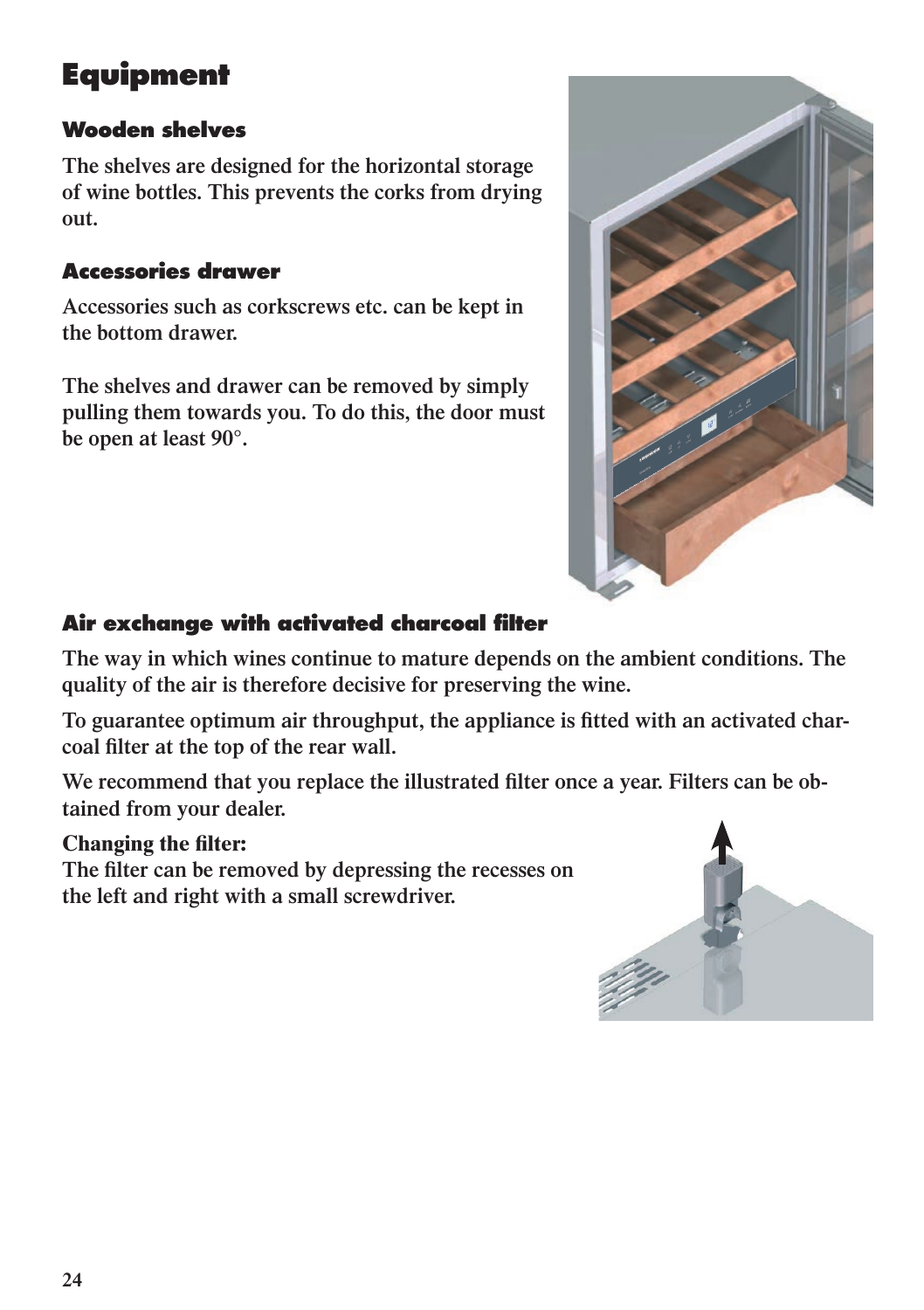**Four bottles can be stored side by side on a wooden shelf.**



**Tall wine bottles can also be stored crossways in the appliance.**



**To ensure stable storage of the bottles, click the retaining plates provided onto the middle slat of the wooden shelf.**

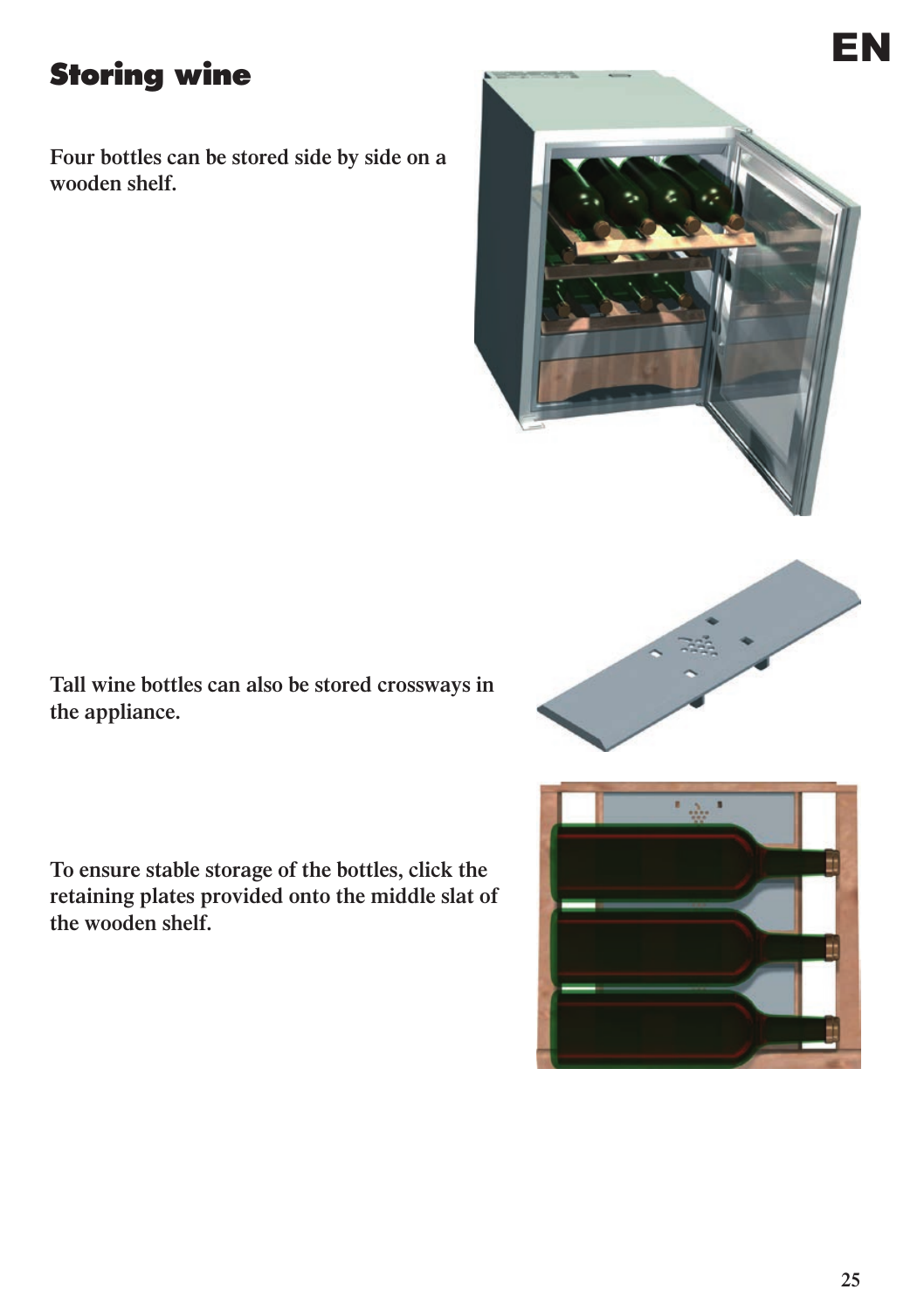### **Defrosting**

**The appliance defrosts automatically. The water that forms on the rear wall drains into a reservoir at the back of the appliance and evaporates automatically through the compressor heat.** 

### **Cleaning**

**Before cleaning always switch off the appliance. Pull out the mains plug or remove/ unscrew the fuse.** 

**Never use abrasive or acidic cleaning agents or chemical solvents. We recommend the use of an all-purpose cleaner with neutral pH.** 

#### **Do not use steam cleaners because of the risk of injury and damage.**

- **• Do not use abrasive sponges or scourers, do not use concentrated cleaning agents and never use cleaning agents containing sand, chloride or acid or chemical solvents, as these would damage the surfaces and could cause corrosion.**
- **• Clean the side panels and door surfaces with a clean and soft cloth. If necessary, use a moist cloth (water + detergent). Alternatively, use a micro-fibre cloth.**
- **• Clean the inside of the appliance, except the wooden grid shelves, with lukewarm water and a little detergent.**
- **• Ensure that no cleaning water penetrates into the electrical components.**
- **• Dry all parts well with a cloth.**
- **• Do not remove the type plate from the inside of the appliance; it is important for servicing purposes.**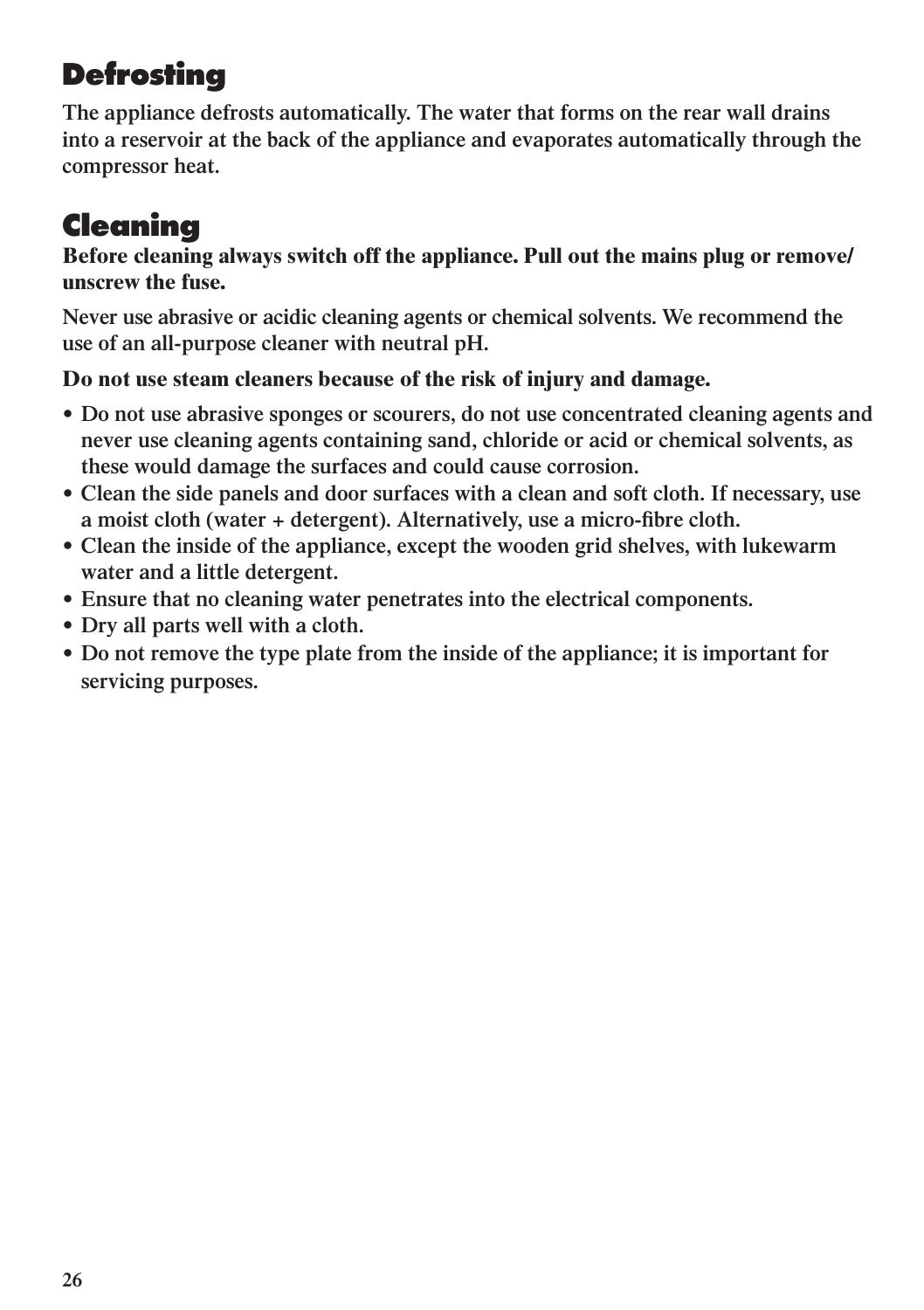# EN **Malfunctions**

**You may be able to rectify the following faults by checking the possible causes yourself.**

- **• Appliance does not function:**
- **– Is the appliance switched on?**
- **– Is the plug correctly fitted in the mains socket?**
- **– Is the fuse intact?**
- **• Loud running noise:**
- **– Is the appliance set up firmly on the floor?**
- **– Does the appliance cause nearby items of furniture or objects to vibrate? Please note that noises caused by the refrigerant circuit cannot be avoided.**
- **• The temperature is not low enough:**
- **– Is the temperature setting correct (see "Setting the temperature")?**
- **Does the separately installed thermometer show the correct reading?**
- **Is the ventilation system working properly?**
- **Is the appliance set up too close to a heat source?**

**If none of the above causes apply and you cannot rectify the fault yourself, contact the nearest customer**  service department stating the type designation  $\circledcirc$ , **service number**  $\circledcirc$  **and appliance number**  $\circledcirc$  **as indicated on the type plate.** 

**The position of the type plate is shown in the section entitled Description of the appliance.**

### **Shutting your appliance down**

**If your appliance is to be shut down for any length of time, switch it off and disconnect the plug or switch off or unscrew the fuse. Clean the appliance and leave the door open in order to prevent unpleasant smells.**

**The appliance complies with the relevant safety regulations and EU Directives 2014/30/EU and 2014/35/EU.**

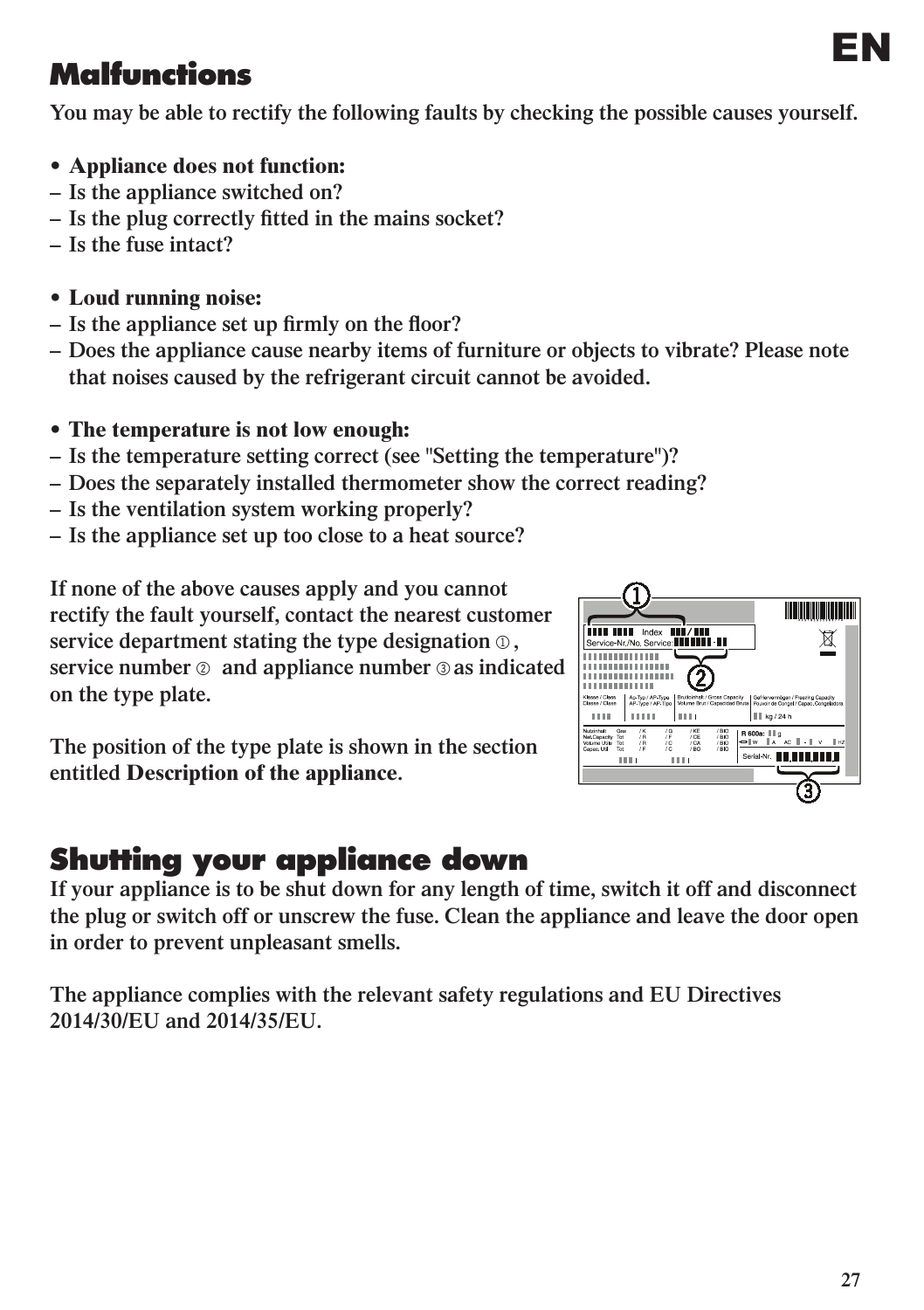### **Safety instructions and warnings**

- **• To prevent injury or damage to the unit, the appliance should be unpacked and set up by two people.**
- In the event that the appliance is damaged on delivery, contact the supplier immedi**ately before connecting to the mains.**
- **• To guarantee safe operation, ensure that the appliance is set up and connected as described in these operating instructions.**
- **• Disconnect the appliance from the mains if any fault occurs. Pull out the plug, switch off or remove the fuse.**
- **• When disconnecting the appliance, pull on the plug, not on the cable.**
- **• Any repairs and work on the appliance should only be carried out by the customer service department, as unauthorised work could prove highly dangerous for the user. The same applies to changing the mains power cable.**
- **• Do not stand on the plinth, drawers or doors or use them to support anything else.**
- **• This appliance can be used by children of 8 years old and over, and also by persons with restricted physical, sensory or mental capacity or lack of experience and knowledge, if they are supervised or have been instructed on safe use of the appliance and understand the resulting risks. Children must not be allowed to play with the appliance. Cleaning and user maintenance must not be carried out by children without supervision.**
- **• Avoid prolonged skin contact with cold surfaces or chilled/frozen food. This could cause pain, numbness and frostbite. In the case of prolonged skin contact, protective measures should be taken, e.g. gloves should be worn.**
- **• If you have a lockable appliance, do not keep the key near the appliance or within reach of children.**
- **• Do not use electrical appliances inside the appliance.**
- **• Do not damage the refrigerant circuit pipes.**
- **• Do not allow naked flames or ignition sources to enter the appliance. When transporting and cleaning the appliance ensure that the refrigerant circuit is not damaged. In the event of damage, make sure that there are no ignition sources nearby and keep the room well ventilated.**
- **• The appliance is designed for use in enclosed areas. Do not operate the appliance outdoors or in areas where it is exposed to splash water or damp conditions.**
- **• The LED light strip illuminates the interior of the appliance. It is not suitable for lighting a room.**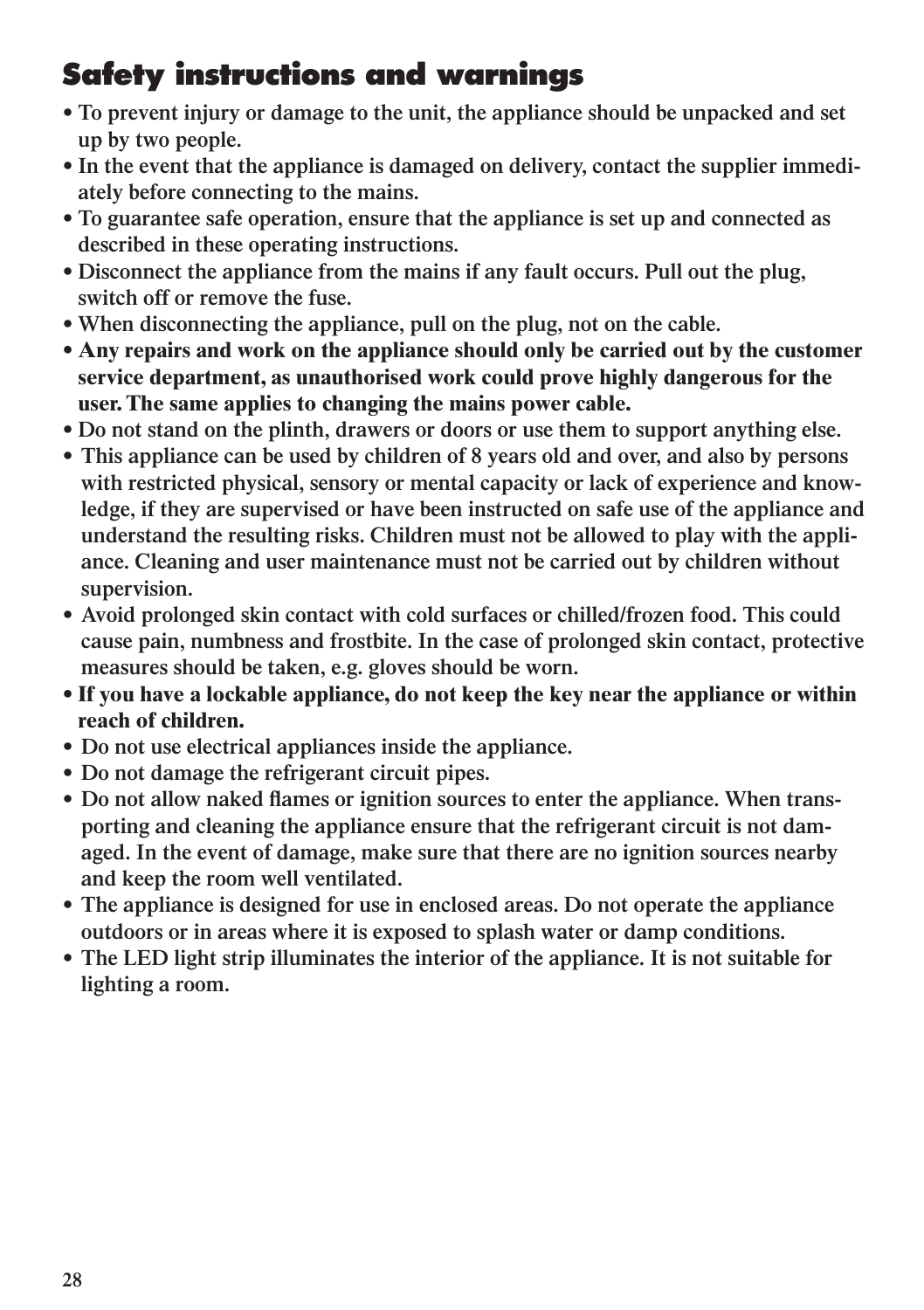**The appliance contains reusable materials and should be disposed of properly - not simply with unsorted household refuse. Appliances which are no longer needed must be disposed of in a professional and appropriate way, in accordance with the current local regulations and laws.** 

**When disposing of the appliance, ensure that the refrigerant circuit is not damaged to prevent uncontrolled escape of the refrigerant it contains (data on type plate) and oil.** 

- **• Disable the appliance.**
- **• Pull out the mains plug.**
- **• Cut through the connection cable.**

### **WARNING**

**Danger of suffocation due to packing material and plastic film!**

**Do not allow children to play with packaging material.** 

**Take the packaging material to an official collection point.**

### **Wall mounting**

**The appliance can be wall-mounted. There are two mounting holes at the back of the appliance** 

**Make sure the wall and fastenings can withstand the weight of the appliance when fully loaded. The empty appliance weighs 31 kg.**

#### **Important!**

**To ensure sufficient ventilation through the ventilation slots, the four wall spacers must always be inserted, regardless of whether the appliance is wall-mounted or standing on the floor against a wall.**

**Simply insert the spacers in the openings provided.**